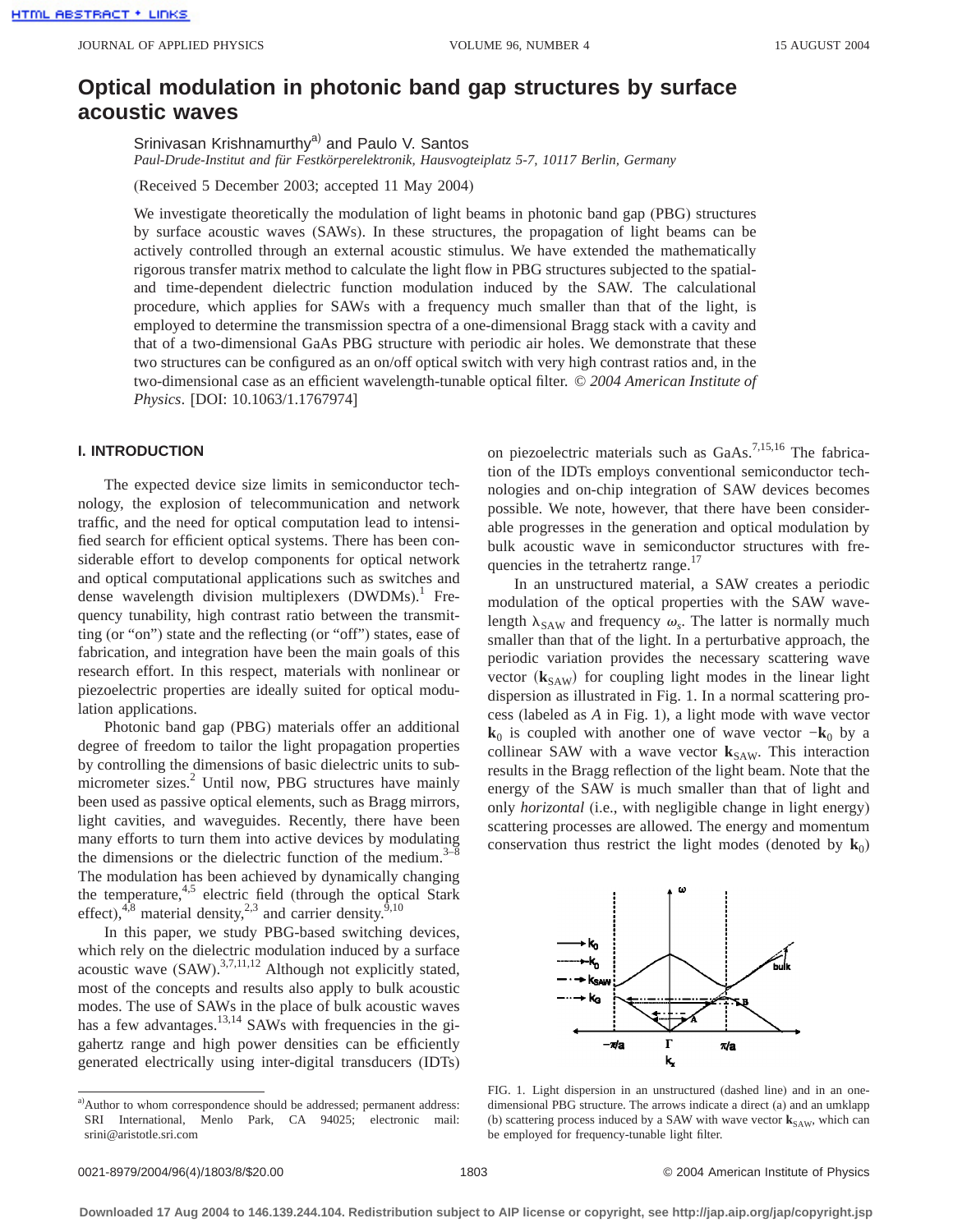that can be scattered by a SAW (with wave vector  $\mathbf{k}_{SAW}$ ). The other light modes remain undisturbed.<sup>3,7,11,12</sup>

For light beams in the near infrared region, the Bragg reflection for collinear SAW and light propagation requires very small SAW wavelengths (equal to half of the optical wavelength in the material) and, thus, very high SAW frequencies. The requirements can be relaxed in a PBG material, where a static structural modulation induces a periodic change in the refractive index with a periodicity a comparable to the light wavelength. This periodicity folds the dispersion of light modes into a mini-Brillouin zone extending from  $-\pi/a$  it to in  $\pi/a$ , as illustrated for a simple onedimensional (1D) PBG structure in Fig. 1. When a SAW with  $\lambda_{SAW} \ge a$  is applied to the PBG structure, an additional modulation is imposed on the dielectric function. This periodic variation provides the necessary  $\mathbf{k}_{SAW}$  for coupling light modes in the folded photonic dispersion through an umklapp process involving a grating wave vector  $\mathbf{k}_{\text{G}}$  with magnitude  $2\pi/a$ , also illustrated at *B* in Fig. 1, where  $\mathbf{k}_0 + \mathbf{k}_{SAW} + \mathbf{k}_G$  $=-\mathbf{k}_0^{7,11}$  If the light and the SAW beam are not collinear, the scattered vector  $-\mathbf{k}_0$  corresponds to a ray propagating along a different angle as the incident one.

The procedure can be applied to select a particular light wavelength by controlling  $\omega_s$  (and, thus,  $\mathbf{k}_{SAW}$ ), an important feature for wavelength tunable filters. By using a bulk acoustic wave to provide the required coarse peniodicity in a  $3$  mm-long Bragg fiber, Liu and co-workers<sup>3</sup> have demonstrated a tunable light reflection filter where the light wavelength is determined by the SAW wavelength. The operation of the tunable filter is based on the umklapp process as described in the preceding paragraph. Due to the weak acoustooptic (AO) interaction, many periods of the acoustic modulation were required to get a noticeable contrast between the transmitting and reflecting states. Previous studies have addressed the modulation of tunable filters based on layered structures by acoustic modes.<sup>7,11</sup> In this paper, we investigate a similar filter based on the modulation of a two-dimensional (2D) PBS structure.

For applications such as light switching, a high contrast between the "on" and the "off" states becomes an important issue. One way to achieve high contrast switching with a short interaction paths between the light and the SAW beams explores the use of photonic cavities. $^{18}$  When Bragg mirrors with high-contrast dielectric materials are used, the band gap in the light energy dispersion is large, while the "defect" states introduced in the gap by the cavity layer have a narrow energy distribution. Because of the strong localization of the electromagnetic field, the AO interaction becomes significantly enhanced in the cavity region, thus resulting in a high dielectric modulation. The strong modulation is obtained at the cost of a reduced frequency tunability.

On the theoretical side, there are three well established techniques to calculate light propagation in PBG structures: the plane wave,<sup>2</sup> the transfer matrix  $(TM)$ , <sup>19–21</sup> and the finitedifference time-domain methods.<sup>22</sup> While the plane-wave method, which is performed in the frequency domain, is easy to implement, its computational time increases as the cube of the system size. Noting that Maxwell's equations are local, the band structure calculations can progress in order "*N*"



FIG. 2. Dielectric constant (solid line) and dielectric modulation by an acoustic wave (dashed line) in a one-dimension PBG structure consisting of a GaAs cavity inserted in-between asymmetric GaAs/AlAs Bragg mirrors.

scaling by switching to the time domain. However, since our main interest resides in the calculation of transmission and reflection spectra, we found it more appropriate to use the efficient TM method. From the calculational point of view, the long-range periodic dielectric modulation induced by the SAW increases the basic unit cell size of the PBG structures by one to two orders of magnitude. In addition, the SAW modulation is time dependent, leading to transmission and reflection through channels shifted in frequency by a multiple of the SAW frequency.

In this paper, we extend the TM method to study light modulation in PBG structures induced by SAW. The required changes to the original TM method as well as a brief outline to calculate SAW-induced dielectric variation in PBG structures are discussed in Secs. II and III, respectively. The method is applied in Sec. IV A to a 1D asymmetric Bragg mirror with a cavity and to a 2D structure in Sec. IV B. The conclusions are summarized in Sec. V. A summary of results for 1D structures has been communicated for publication elsewhere.<sup>18</sup> The details of the calculation procedure and its extension to 2D structures are given here.

## **II. THE TM METHOD**

In PBG crystals, a structural modulation is used to create a periodic change in the refractive index (and, consequently, in the dielectric function) with a periodicity comparable to the light wavelength.<sup>2</sup> In the TM method,<sup>19-21</sup> Maxwell's equations are recast so that the fields in one period of the structure are connected to those in the next one. This process is repeated until the reflected and transmitted intensities are related to the incident intensity. When a SAW with a wavelength  $\lambda_s$  much longer than the periodicity of the underlying PBG structure propagates across the structure, an additional time-dependent periodicity is superimposed on its dielectric function, as shown in Fig. 2. The solution of Maxwell's equations has to include the effects of both the short- and the long-range periodicities. We have extended the mathematically rigorous TM method to the case, where the unit cell in the direction of light propagation is a multiple of  $\lambda_s$  and the dielectric function varies with the SAW frequency  $\omega_{s}$ . Two main changes have been introduced in the conventional TM method. First, the size of the basic unit was increased to include all PBG unit cells within one wavelength of the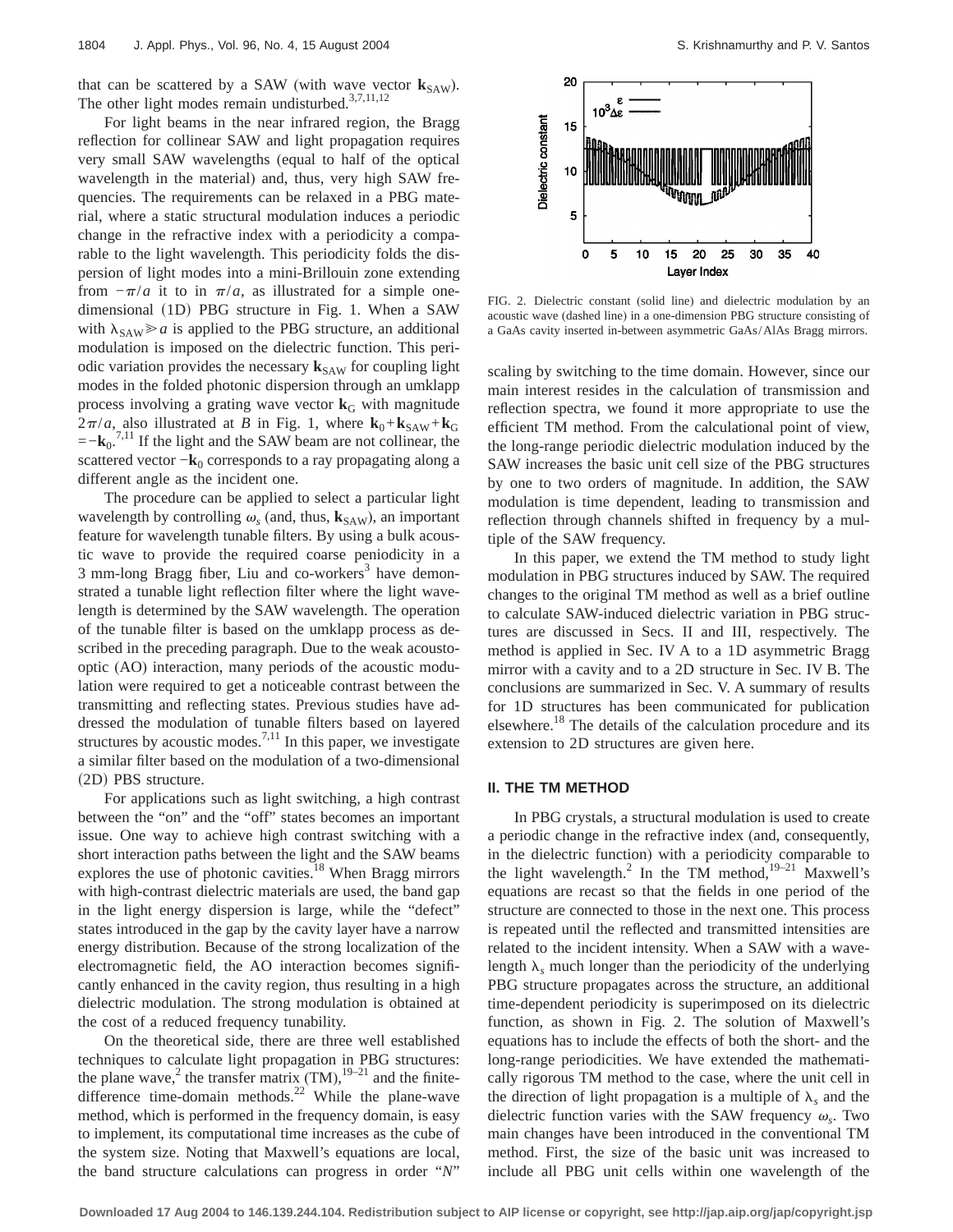SAW. Second, since under the time-dependent modulation the transmission and reflection take place through channels of frequencies  $(\omega_0 \pm m\omega_s)$ , with  $m=0,1,2,...$ ,<sup>7</sup> the TM method has to take into account modes of different frequency as well as the coupling between them. This effect has been included by increasing the dimensions of the propagation matrices by a factor  $(2m+1)$  as compared to the conventional TM method. In the present calculations, we neglected modes with  $m \ge 2$ , so that size of the transmission and reflection matrices becomes three times as large as that for a bare PBG structure (i.e., in the absence of a SAW). Care has been taken to avoid the numerical instability arising on account of the increase in the number of forward steps *and* in the matrix dimensions. Except for these modifications, which will be described in more details below, our method is simply an extension of the original TM method of Pendry *et al.*, 19,20 so that several mathematical steps already treated will be skipped here. All notations have the same meaning as in TM method treatment.<sup>19,20</sup>

We start with the two Maxwell's equations describing light propagation in the absence of free charges and currents,

$$
\nabla \times \mathbf{E} = -\frac{\partial \mathbf{B}}{\partial t}
$$
  

$$
\nabla \times \mathbf{E} = -\frac{\partial \mathbf{D}}{\partial t}
$$
 (2.1)

where the electric  $(\mathbf{E})$ , displacement  $(\mathbf{D})$ , magnetic induction **, and magnetic**  $**(H)**$  **fields of incident plane wave are de**scribed as

$$
\mathbf{D} = \epsilon_0 \epsilon(\omega_s) \mathbf{E},
$$
  
\n
$$
\mathbf{E} = \mathbf{E}_0 e^{i(\mathbf{k} \cdot \mathbf{r} - \omega_0 t)},
$$
  
\n
$$
\mathbf{B} = \mathbf{B}_0 e^{i(\mathbf{k} \cdot \mathbf{r} - \omega_0 t)},
$$
  
\n
$$
\mathbf{H} = \mu_0 \mu \mathbf{B}
$$
 (2.2)

$$
\mathbf{H} \sim \mathcal{P}^{(1)}
$$

with

$$
\boldsymbol{\epsilon}(\boldsymbol{\omega}_s) = \boldsymbol{\bar{\epsilon}}(\mathbf{r}) + \frac{\Delta \boldsymbol{\epsilon}(\mathbf{r})}{2} (e^{i\omega_s t} + e^{-i\omega_s t}). \tag{2.3}
$$

 $\vec{\epsilon}$ (**r**) represents the spatially dependent dielectric function of the PBG structure in the absence of a SAW and  $\Delta \epsilon(\mathbf{r})$  the modulation introduced by the SAW. This modulation is determined by  $\mathbf{k}_{SAW}$ . Although the Eq. (2.2) indicates the use of a standing SAW, this calculational procedure can be easily modified for the case of a propagating SAW. We note, however, that the use of a standing wave is advantageous, since it leads for a higher modulation efficiency for the same acoustic power.<sup>23</sup> Substituting Eq.  $(2.2)$  into Eq.  $(2.1)$  and noting that  $\omega_s$ w is much smaller than  $\omega_0$ , we get

$$
\mathbf{k} \times \mathbf{E} = \omega_0 \mathbf{B},
$$
  

$$
\mathbf{k} \times \mathbf{H} = -\omega_0 \epsilon_0 \epsilon(\omega_s) \mathbf{E}.
$$
 (2.4)

The last form is identical to the original formulation in Ref. 19, except that the dielectric function is now given by Eq.

 $(2.3)$ . Once cast in this form, the original TM expressions<sup>19</sup> to connect the fields of one layer to the next are still valid. Since  $\Delta \epsilon$  is very small ( $\approx 0.01$ ) when compared to  $\bar{\epsilon}(\approx 10)$ , we performed the following approximation:

$$
\frac{1}{\epsilon(\omega_s)} = \frac{1}{\overline{\epsilon}} \left[ 1 - \frac{\Delta \epsilon}{2\overline{\epsilon}} \left( e^{i\omega_s t} + e^{-i\omega_s t} \right) \right].
$$
 (2.5)

In the linear approximation leading to Eq. (2.5), the TM expressions for fields clearly separate into terms arising from the channels at frequencies  $\omega_0 - \omega_s$ ,  $\omega_0$ , and  $\omega_0 + \omega_s$ . Each field component  $A_i$  (**A** can be **E** or **H**) can be written as a sum of three terms;

$$
A_i = \overline{A}_i + \Delta A_i (e^{i\omega_s t} + e^{-i\omega_s t}).
$$

If we change the basis set  $\psi_r$ , from  $(\mathbf{E}, \mathbf{H})$  (Refs. 19 and 20) to

$$
\psi_r = \begin{pmatrix}\nE_x(r)e^{-i\omega_s t} \\
E_y(r)e^{-i\omega_s t} \\
H_x(r)e^{-i\omega_s t} \\
H_y(r)e^{-i\omega_s t} \\
E_x(r) \\
E_y(r) \\
H_x(r) \\
H_y(r) \\
E_x(r)e^{i\omega_s t} \\
E_y(r)e^{i\omega_s t} \\
H_x(r)e^{i\omega_s t} \\
H_x(r)e^{i\omega_s t} \\
H_y(r)e^{i\omega_s t}\n\end{pmatrix}
$$
\n(2.6)

then the transfer matrix *T* relates the fields at the position **r** +**c** to that at the position **r** by,  $T\psi_r = \psi_{r+c}$  as in the conventional TM formalism. However, the *T* matrix takes the form,

$$
T = \begin{bmatrix} T_0 & \Delta T & 0 \\ \Delta T & T_0 & \Delta T \\ 0 & \Delta T & T_0 \end{bmatrix}.
$$
 (2.7)

Here,  $T_0$  is the *T* matrix of the unperturbed system (i.e., without a SAW), while  $\Delta T$  represents the correction arising from the time-dependent modulation of the dielectric function by the SAW. Each of these submatrices is of size  $4 \times 4$ for each  $(x, y)$  mesh point in the unit cell.

In order to obtain the transmission and reflection coefficients, the basis set of Eq. (2.6) has to be projected onto forward and backward propagating plane waves. The *T* matrix of Eq. (2.7) has to be recast in the plane-wave basis. If So is the required matrix to transform the basis to the planewave basis in the unperturbed case, then

$$
S = \begin{bmatrix} S_0 & 0 & 0 \\ 0 & S_0 & 0 \\ 0 & 0 & S_0 \end{bmatrix}
$$

will transform our new basis of Eq. (2.6) to the plane-wave basis. Each submatrix component of Eq. (2.7) can be transformed as in the unperturbed case. Then, a straightforward

**Downloaded 17 Aug 2004 to 146.139.244.104. Redistribution subject to AIP license or copyright, see http://jap.aip.org/jap/copyright.jsp**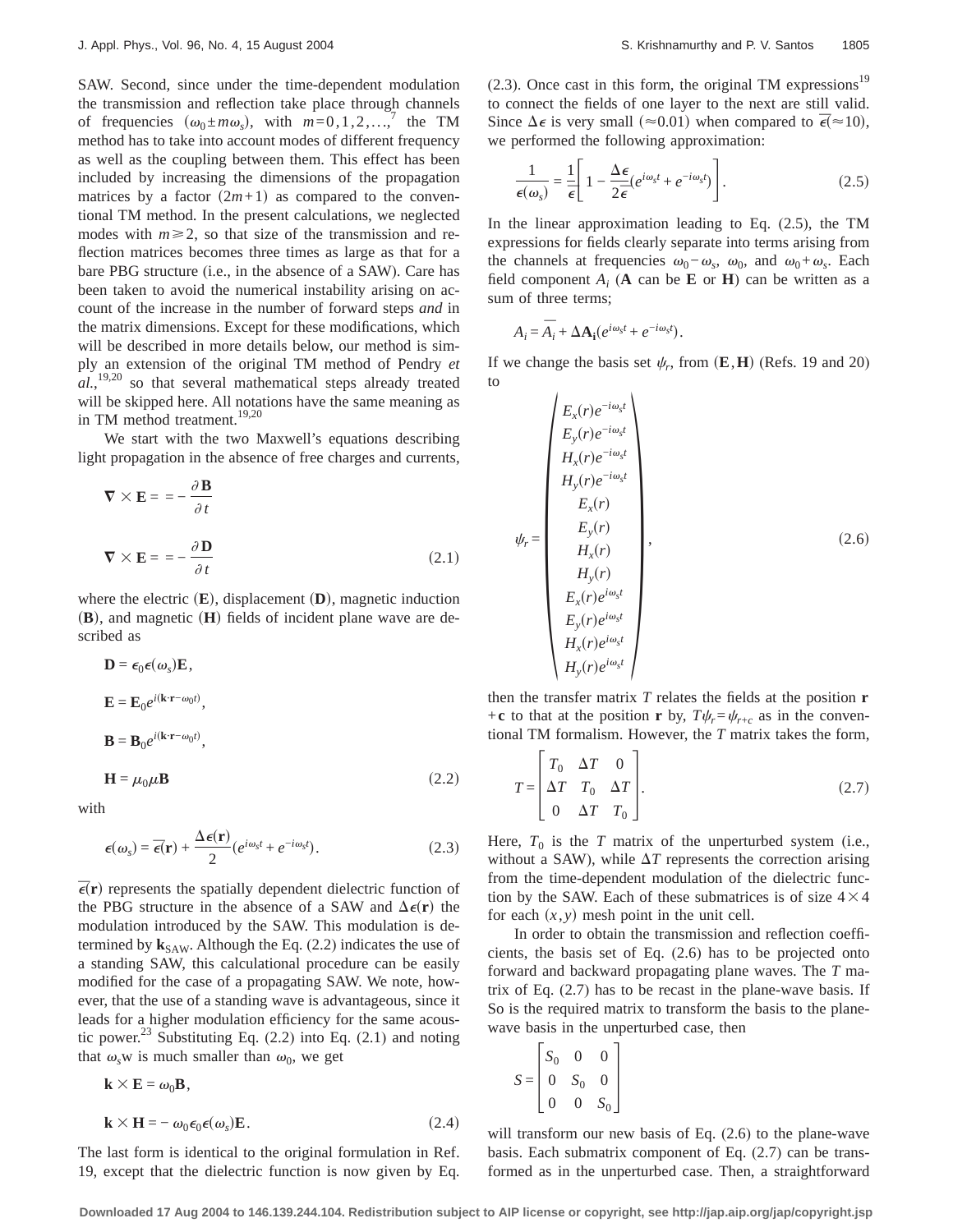

FIG. 3. Definitions of transmission and reflection coefficients.

rearrangement of the matrix elements will lead to a projected *T* matrix in the familiar form,

$$
T = \left[ \begin{array}{cc} T^{++} & T^{+-} \\ T^{-+} & T^{--} \end{array} \right],\tag{2.8}
$$

where each of the submatrices is of the size  $6\times6$  for each  $(x, y)$  mesh point of the unit cell (i.e., three times larger than those in the unperturbed system). Correspondingly, the size of transmission and reflection matrices is also increased by a factor of 3. They are now given by

$$
t^{\pm \pm} = \begin{bmatrix} t^{\pm \pm} & t^{\pm \pm} & 0 \\ t^{\pm \pm} & t^{\pm \pm} & t^{\pm \pm} \\ 0 & t^{\pm \pm} & t^{\pm \pm} \\ 0 & t^{\pm \pm} & t^{\pm \pm} \end{bmatrix} . \tag{2.9}
$$

where the subscripts 0 and  $\pm$  represent the central  $(\omega_0)$  and frequency-shifted  $(\omega_0 \pm \omega_s)$  channels of transmission and reflection. In the unperturbed case, where the incident plane wave impinges from the left, there will be one transmission  $(T^{++})$  and one reflection matrix  $(T^{-+})$ , as shown in Fig. 3. However, in the presence of a SAW, there will be three transmission and three reflection coefficients (one for each channel *i*). The corresponding transmissions and reflections are denoted as  $|t_i^{++}|^2$  and  $|t_i^{-+}|^2$ , respectively. A similar definition applies for an incident wave coming from the right. A pictorial definition of these quantities is given in Fig. 3. Except for increased size, all quantities keep their unperturbed form. Hence, as in the case of the unperturbed system, these transmission and reflection quantities  $(t_i^{\pm \pm})$  are easily obtained in terms of the submatrices of Eq. (2.8).

A straightforward implementation of transfer matrix formalism to thicker PBGs often lead to numerical instability, owing to the exponentially growing solutions. Since the form of the transfer matrices is preserved in the modified expressions [Eqs. (2.6)–(2.9), the various clever tricks, particularly the multiple scattering approach, used in the original formalism to circumvent numerical instabilities and also to accelerate the computation can also be used here. We still keep the step length in the wave propagation direction the same as that in the other directions. However, the PBG unit cell is divided into a number of subcells, and the fields are directly evaluated only in those subcells. Then, the multiple scattering formalism is repeatedly used to transport the transmission matrices from one end of the structure to the other end. We found that the calculations are numerically stable even when the supercell contains 300 PBG cells.

# **III. ACOUSTIC INTERACTION**

The expressions derived in the preceding section can be used to calculate the wavelength dependence of the light transmission and reflection coefficients for a given device structure modulated by a SAW. The model requires as input the amplitude of the dielectric modulation  $\Delta \epsilon$  induced by the SAW. The procedure to obtain  $\Delta \epsilon$  has been described elsewhere.<sup>7</sup>

In order to apply the formalism to a real situation, two additional approximations become necessary. The first is related to the fact that the SAW reduces the symmetry of the cubic crystal so that  $\Delta \epsilon$  becomes a tensor. This 3×3 dielectric tensor is obtained in terms of the photoelastic coefficients and the amplitudes of the strain field generated by the SAW at 1  $\mu$ m below the surface. The implicit assumption of constant strain at this depth is reasonable when the waveguide width is much smaller than the SAW wavelength, which is assumed to be 5.6  $\mu$ m in the present calculations. If the off-diagonal components of the tensor are small, we can determine the refractive index modulation can be obtained from the component of  $\Delta \epsilon$  along the particular light polarization. We restrict ourselves to this approximation.

The second approximation is associated with the changes in the dimensions of the photonic structures by the SAW strain field, which introduces a mechanical contribution to the dielectric modulation. This effect can be easily taken into account in the case of 1D layered structures by including the changes in thickness of the individual layers induced by the strain. $^{24}$  For a 2D structure, however, a similar procedure requires a fine discretization grid, which considerably increases the computation times and were not included in the present calculations. We use an effective dielectric modulation, $^{25}$  which simultaneously takes into account both the mechanical and the conventional elasto-optic contributions.

### **IV. RESULTS AND DISCUSSION**

#### **A. 1D Bragg cavity**

As a test of the accuracy of the calculation procedure, we first applied it to a Bragg fiber structure similar to the one investigated by Liu *et al.*<sup>3</sup> The Bragg fiber corresponds closely to a 1DPBG structure with dispersion similar to the one shown in Fig. 1. The structural parameters of the fiber were assumed to be the same as in Ref. 3: a Bragg periodicity of 508 nm, an average refractive index of 1.5, an acoustic wavelength of 102  $\mu$ m, and a peak value of  $\eta = \Delta \epsilon / \epsilon$  $=6\times10^{-3}$  for the modulation of the dielectric constant by the SAW. For these parameters, we calculated a central wavelength of  $\lambda_0$ =1526.5 nm and a stop-band width of 0.7 nm (from 1526.2 to 1526.9 nm). Under a SAW, additional reflections with intensity corresponding to 10% of that of the incident radiation were found at 1526 and 1527.1 nm. These reflection lines correspond to the umklapp scattering processes indicated in Fig.  $1<sup>3</sup>$  We note that the light modes involved in the scattering are near the edges, where the low group velocity of the light leads to an enhanced AO interaction with the SAW (cf. Fig. 1). In spite of that and of the long device length, the reflection coefficients are quite small (of about only 0.1) in this 1D structure, in agreement with the experimental observations.<sup>3</sup> Further increase in acoustic power, device length, and in the dielectric contrast in the Bragg grating are needed to improve the reflectivity.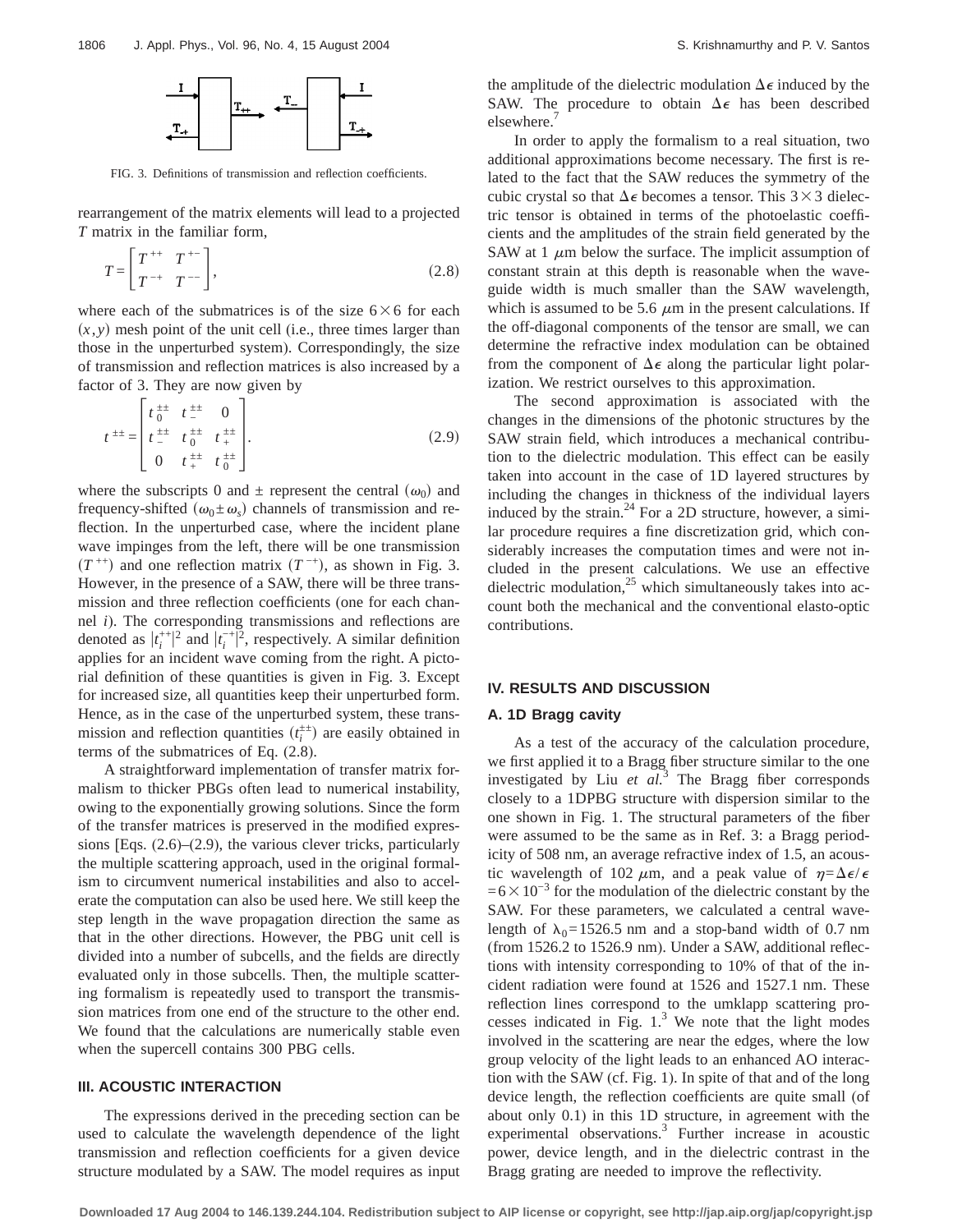Longer SAW wavelengths restrict the scattering to light modes very close to the edges of the stop band, further reducing the light group velocity and increasing the AO interaction. However, in order to maintain the wave vector conservation required for wavelength selectivity, the device length has also to be increased to accommodate several SAW periods. In the case of semiconductor-based structures, a further constraint is dictated by the deposition of high quality 1D stacks of layers with a high dielectric contrast. For sophisticated procedures such as molecular-beam epitaxy or chemical-vapor-deposition methods, the maximum stack thickness is limited to a few micrometers.

It is our interest to find shorter structures that offer large AO modulation for lower acoustic intensities. Since the AO interaction can be increased at the localized defect states in the gap of a PBG structure, where the light field is strongly concentrated, we recently proposed an optical modulator or switch that employs a 1D Bragg stack with a cavity.<sup>18</sup> Alternatively, one can employ 2D PBG structure similar to the one studied in the literature,  $26.27$  which we will consider in Sec. IV B.

In the following, we apply the calculation procedure of Sec. II to a design, which combines an optical cavity within 1D asymmetric Bragg mirror and the AO effect to modulate an incident light beam. When Bragg mirrors with highcontrast dielectric materials are used, the stop band widens, while the width of the "defect" or cavity states created in the stop band narrows. The photon motion is restricted to a very small energy range: this effect has been successfully used for several applications. Recently, an optical modulator with a contrast ratio of 5 based on the optical Stark effect in a GaAs cavity had been demonstrated.<sup>8</sup> The strong localization of electric field in the cavity has been shown to increase the acoustooptic interaction.<sup>28</sup> The field concentration together with the large changes in the refractive index predicted for energies close to the band gap<sup>16</sup> of GaAs are expected to lead to very high-contrast modulation.

Due to the lack of periodicity in the direction perpendicular to the cavity layer (*x* direction), the wave vector  $\mathbf{k}_x$  is no longer a good quantum number to describe the cavity states. The scattering takes place when the energy conservation condition is satisfied. For ease of fabrication, we consider thin and planar structures, which can be grown with the current molecular-beam-epitaxy (MBE) technology. The composition and thickness of the layers as well as the total size of the layer stack were varied so as to enhance the interaction between light of wavelength of 940 nm and a SAW with  $\lambda_s$ =5.6  $\mu$ m. The electric field concentration in the cavity is crucial for the enhancement of the AO interaction. We found that the modulation is the largest when the cavity with optical thickness  $\lambda/2$  is placed close to, but not exactly at the center of the Bragg mirror structure composed of  $\lambda/4$  dielectric layers. One possible structure is shown in Fig. 2. It is a 40-period asymmetric Bragg structure with a GaAs cavity near the center. The first 21 periods are alternating AlAs and GaAs layers with thicknesses of 76.9 and 65.5 nm, respectively, followed by the 142.4 nm-thick GaAs cavity and the second mirror, which has 18 periods with the same composition as the first Bragg mirror. This structure exhibits a for-



FIG. 4. Calculated transmission coefficient for the structure given in Fig. 1 in the absence of a SAW. The sharp line at 940 nm corresponds to the cavity resonance.

bidden gap of 117 nm (from 865 to 983 nm), as shown in the transmission spectrum of Fig. 4. The cavity states are located near 940 nm and have a full width at half maximum (FWHM) of about 0.5 nm. Although this design is for operation near 940 nm, the structure can be easily scaled for other operation frequencies.

In our calculations, we assumed that the SAW creates a sinusoidal modulation of the dielectric constant as shown in Fig. 2. The change in the dielectric constant  $\eta$  was calculated from the SAW strain field. For that purpose, the strain distribution for a SAW with frequency  $\omega_s$  and linear power density  $\theta$  propagating in a (AI,Ga)As layered structure were obtained using an elastic model.<sup>7</sup> The strain field induced by the SAW varies with the depth from the surface. We used in the calculation a maximum value of  $\eta=6\times10^{-4}$ , which corresponds to dielectric modulation for TE light at a depth of 1  $\mu$ m from the surface, induced by a 500 MHz Rayleigh SAW on GaAs (100) with a linear power density of 20 W/m. The transmission coefficient  $t_0$  of the cavity calculated over a wide wavelength region is displayed in Fig. 4. The stop band covers the range from 865 to 983 nm. The cavity mode appears as a sharp line, which is shown in detail by the open circles in Fig. 5. Under a SAW, an incident light beam with central frequency  $\omega_0$  induces reflection and transmission through frequency-shifted channels  $\omega_0 + \omega_s$  and  $\omega_0 - \omega_s$ . In Fig. 5, the calculated transmission coefficients through the central channel  $[t(\omega_0), \text{dots}]$  and side channels  $[t(\omega_0 \pm \omega_s),$  squares] are compared with the one obtained in the absence of a SAW  $[t_0,$  open circles]. Note that there is



FIG. 5. Calculated transmission coefficient near  $\omega_0$ =940 nm for the structure given in Fig. 2 with (solid symbols) and without a SAW (open symbols). The wavelength scale is in the vicinity of the cavity resonance displayed in Fig. 4. The dotted line shows the contrast ratio CR.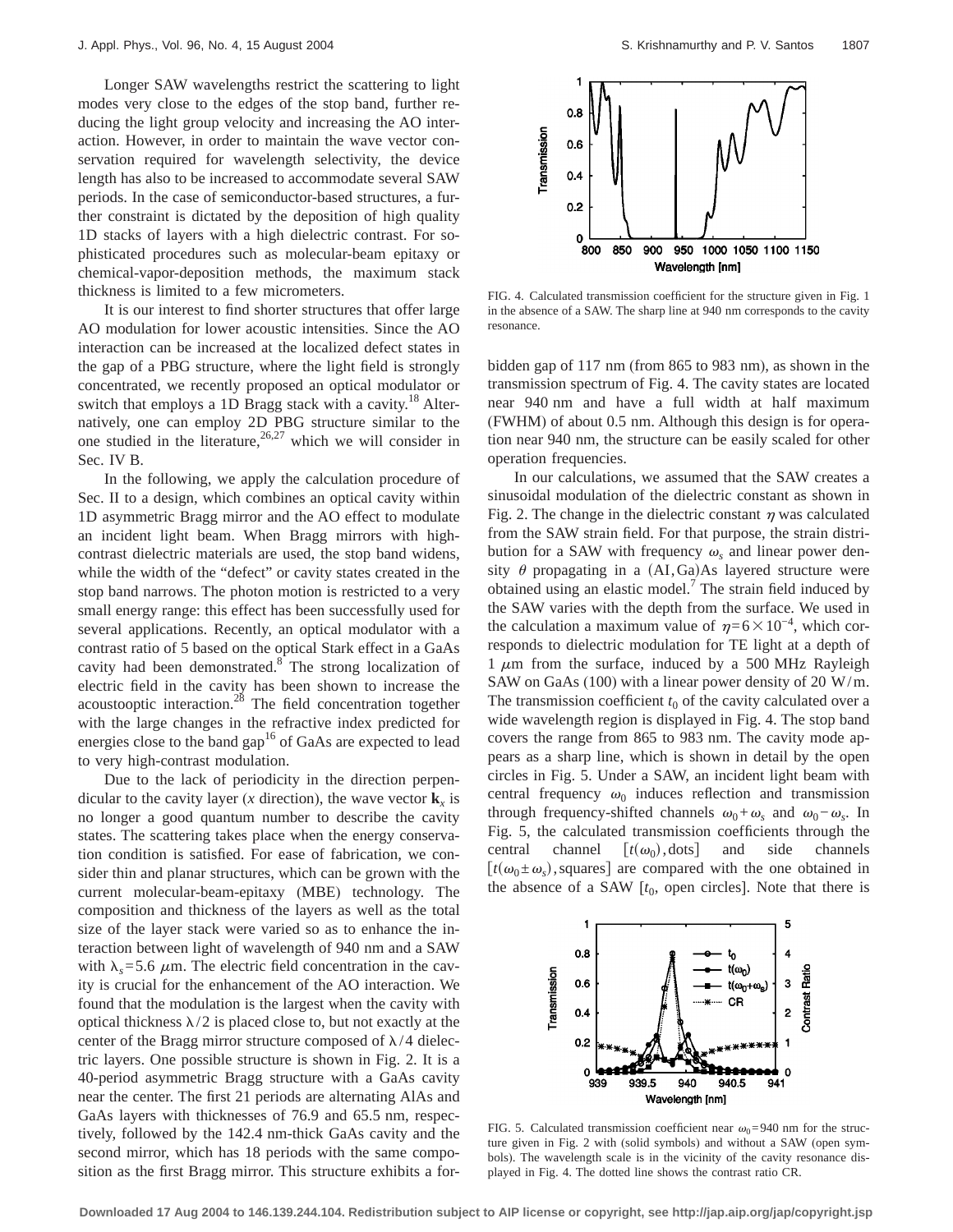

FIG. 6. Expected contrast ratio of the 1D optical switch as a function the dielectric modulation  $\eta = \Delta \epsilon / \epsilon$ 

considerable scattering both *within* and between the channels. The inter- and the intra-channel scattering modes have negligible intensities except for frequencies very close to the cavity states, where the AO interaction is enhanced. Although the transmission occurs through all three frequencies, the channels are separated by the very small SAW frequency  $\omega_s \ll \omega_0$ . In continuous-wave (cw) experiments, the observed transmission coefficient will thus be the sum of the contributions from all three channels. Hence, the contrast ratio(CR) is defined as the ratio of  $t_0$  to  $[t(\omega_0)+t(\omega_0+\omega_s)+t(\omega_0-\omega_s)]$  and plotted as a dashed line in Fig. 5. A maximum CR of about 4 can be obtained even for a weak SAW intensity.

We find that it is possible to increase  $\eta$  to values of up to  $\eta$ =4×10<sup>-3</sup> for a 500 MHz SAW in GaAs by an appropriate design of the IDTs. $24,25$  Previous calculations for a specific design<sup>13</sup> within the GaAs/(Al,Ga) As system show that much larger  $\eta$ 's (of up to 2.3×10<sup>-2</sup>) are possible. To investigate the operation of the switch under these conditions, we show in Fig. 6 the calculated CRs for various values of  $\eta$ . CR increases almost quadratically with  $\eta$ , reaching values as high as 300 for  $\eta=0.6\%$  (corresponding to a relative refractive index change of 0.3%). One can expect, in this case, a nearly perfect on/off switching action if  $\eta$  reaches the predicted<sup>16</sup> maximum of  $2.3 \times 10^{-2}$ .

Layer thickness fluctuations inherent to the growth techniques will affect the CR. This effect was modeled by assuming that the dielectric constants fluctuates randomly within 5% of their original values. We found that the highest CR decreases from 300 to 240, while the central frequency may shift due to changes in the cavity thickness.

Although the structure proposed here can be grown by the MBE method, an unconventional placement of the IDT for SAW generation may be required. Since the dimensions of IDT for high frequency SAWs  $(>1$  GHz) can be significantly reduced below 1 mm, we suggest its placement on the *side* of the substrate, as shown in Fig. 7. In this configuration, both the SAW and the light beams travel along the direction perpendicular to the layer stack. Recent developments of electron-beam lithography and of imprint techniques<sup>29</sup> for IDT fabrication may make such an arrangement possible. Another possibility is to generate the SAW on a highly piezoelectric material, such as  $LiNbO<sub>3</sub>$  or ZnO, and then to couple it to the device structure on GaAs employing wafer bonding techniques.



FIG. 7. One-dimensional cavity structure modulated by a SAW.

#### **B. 2D planar device**

The major advantages of the 1D optical switch proposed in the preceding section are potentially very high contrast ratios, short switching times ( $\approx$ 1  $\mu$ s), extremely small size, and externally controlled modulation. However, the dynamic frequency tunability (i.e., the selection of  $\omega_0$ ) in the cavitybased optical switch is limited, if any, to the nanometer-wide range defined by the defect states. If more defect states are introduced to increase the resonance width and, thus, the tunability range, the AO interaction will be reduced because of the delocalization of the electric field and, thus, the photon residence time in the cavity region. The devices have to be made longer, since the probability for AO interaction increases with the residence time. The maximum thicknesses of the 1D Bragg stack, however, is restricted by the film deposition techniques to a few micrometer.

In this subsection, we show that the tunability properties can be considerably improved by using a SAW to modulate a short, 2D PBG structure. A similar concept has been applied previously to  $1-D$  structures.<sup>7,11</sup> Both because of increased dielectric contrast and the increased parameter space offered by the 2D nature of the PBG structure, the modulation performance is optimized. We further show that the rejection frequency can be dynamically tuned within a large bandwidth with a minimal change in the SAW wavelength, a feature of particular relevance for DWDM applications.

We consider the 2D structure consisting of an array of deep air holes on GaAs epilayers displayed in Fig. 8. Such structures have been proposed and fabricated in the past for photonic applications. $26,27$  We have studied the effect of a SAW on the transmission characteristics of a 44  $\mu$ m-long 2D structure, in which air holes of radius of 103 nm are arranged in a square lattice with a periodicity of 275 nm. The 2D planar structure is amenable for the placement on the path of



FIG. 8. Proposed two-dimensional PBG structure based on semiconductors.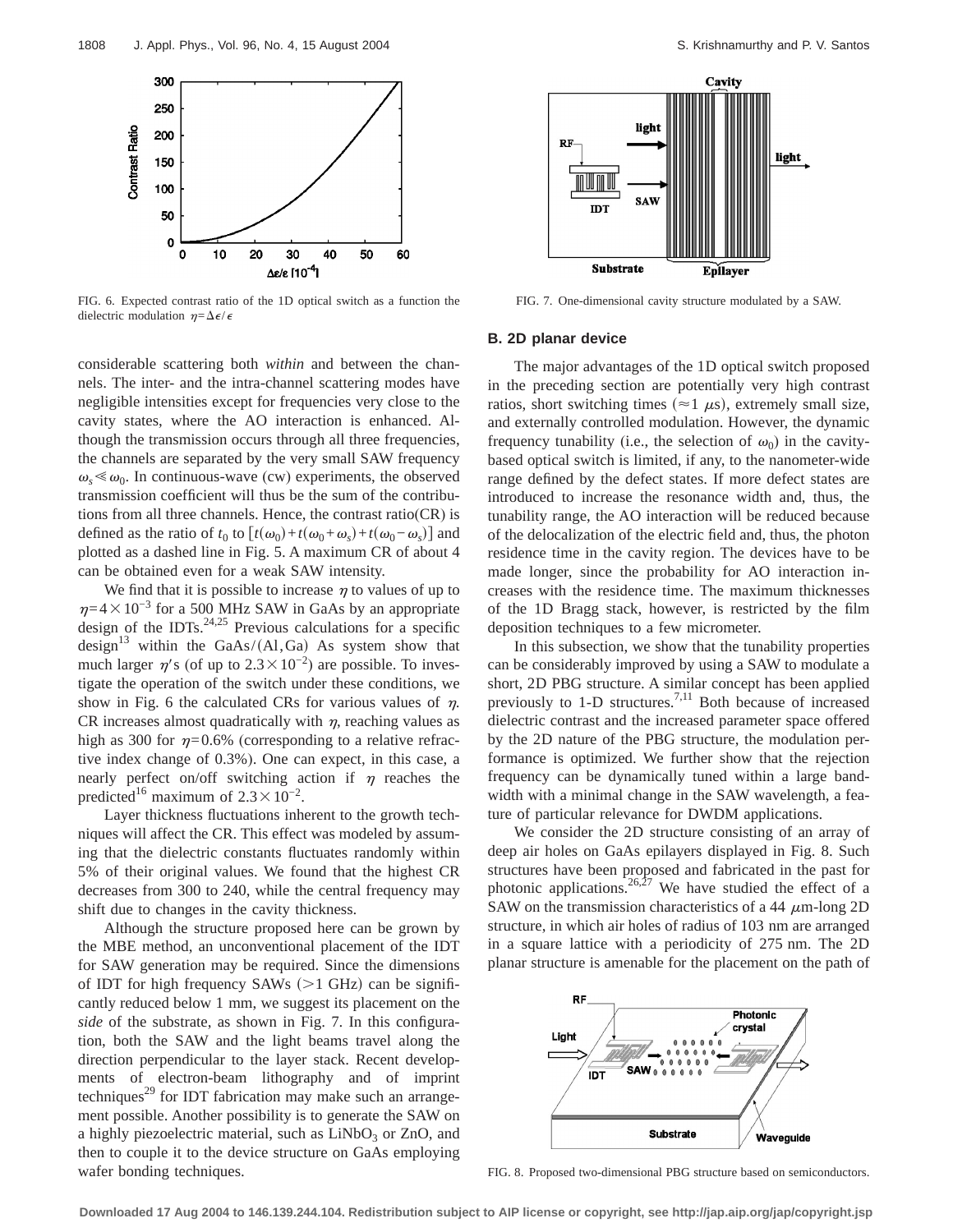

FIG. 9. Calculated reflection coefficient near the resonance wavelength of 1754 nm for the structure given in Fig. 8 in the absence of a SAW (solid line) and under a SAW with wavelength of 5.5  $\mu$ m for the unshifted [ $r(\omega_0)$ , dashed line] and for the up-shifted  $[r(\omega_0+\omega_s)]$ , dotted line] modes.

a SAW generated by an IDT. The light impinges from a waveguide placed a fraction of  $\lambda_{\text{SAW}}$  below the surface and propagates in the same direction as the SAW. For the present design, the TM mode exhibits the lowest forbidden gap for photon wavelengths between 1360 and 1740 nm.

The transmission and reflection for light wavelengths above 1740 nm is characterized by Fabry-Perot oscillations arising from the interference of the incoming light beam with the reflected at the output interface of the PBG region. The spectral positions of the reflection minima depend on the total thickness of the structured region. In our Bragg structure, this thickness was chosen to yield a reflection minimum at the resonance frequency  $\omega_0$  (corresponding to a wavelength of 1754.2 nm) in the absence of a SAW, as indicated by the solid line denoted as  $r_0$  in Fig. 9.

In the presence of a SAW with  $\lambda_{\text{SAW}} = 5.5 \mu \text{m}$ , the momentum (or wave vector) conservation for the umklapp process (indicated by B in Fig. 1) is satisfied for an incident light with frequency  $\omega_0$ . Hence, modifications in the transmission and reflection are expected near the  $\omega_0$ ,  $\omega_0 + \omega_s$  and  $\omega_0-\omega_s$ , channels. The calculated reflection coefficient in the vicinity of these frequencies for  $\eta=3\times10^{-3}$  is displayed in Fig. 9. The dotted and dashed lines show the reflection coefficients  $r(\omega_0)$  and  $r(\omega_0+\omega_s)$  through the center and the upshifted channels, respectively. Since we use a standing SAW in our calculations, the reflection through the  $\omega_0 + \omega_s$  and  $\omega_0$ − $\omega_s$  channels are always equal. The reflection through these channels increases from zero in the absence of SAW to 0.15 for  $\eta=3\times10^{-3}$ . The total cw reflection at  $\omega_0$ , which is given by  $r(\omega_0)+2r(\omega_0+\omega_s)$ , increases from 0 to 0.50, when the SAW is applied.

The large changes in the reflected intensity induced by the SAW near a Fabry-Perot reflection minimum indicates that the 2D structures can be used as an efficient optical switch in the reflection mode. Since we have exploited the Fabry-Perot oscillation to achieve a vanishing reflection in the absence of SAW, the traditional definition yields a large and undefined value for CR. We plot the total reflection coefficient, instead of CR, as a function of  $\eta$  in Fig. 10. Note that nearly 85% of the light intensity at the frequency  $\omega_0$  is reflected for a moderately high, but realistic, dielectric



FIG. 10. Expected total reflection coefficient of the 2D structure of Fig. 8 as a function of  $\eta = \Delta \epsilon / \epsilon$ .

modulation. The reflection through the shifted frequencies changes from 0 (at  $\eta=0$ ) to 0.23 (at  $\eta=6\times10^{-3}$ ).

As indicated in Fig. 1, the SAW wavelength determines the center frequency of the acoustically induced reflection band in the 2D structures. Since the slope of the  $\omega$  versus **k** dispersion is very large, even a small change in  $\mathbf{k}_{SAW}$  along with momentun conservation can shift the frequency of the modulated light over a range of  $5$  THz.<sup>7</sup> In order to calculate the tunability in the present case, we have repeated the calculations by varying  $\lambda_{SAW}$  in the range 5.225–4.95  $\mu$ m. The corresponding reflection coefficients through the shifted frequency channel are shown in Fig. 11. As expected from the dispersion curve in Fig. 1, the resonant wavelength increases with decreasing SAW wavelength. The increase of the emission bandwidth while maintaining a high acoustic power poses a challenge for the design of the IDTs. In an IDT with fixed finger period, the acoustic power increases with the IDT length, while the band width is inversely proportional to it.<sup>30</sup> The band width can be increased by using tapered IDTs, where the finger separation varies along the IDT length. Another possibility is to use focusing IDT. Here, the IDT length can be reduced while maintaining the acoustic power by increasing the aperture angle.<sup>31</sup> Using either tapered IDT or the focusing IDT, it is possible to obtain a wide band SAW. Notice that a 10% change in SAW wavelength around 5.5  $\mu$ m can tune the center wavelength of the reflection band over a range of about 4.2 nm, which corresponds to



FIG. 11. Reflection coefficient for the up-shifted mode  $\omega_+$  of the structure of Fig. 8, calculated for three different SAW wavelengths.